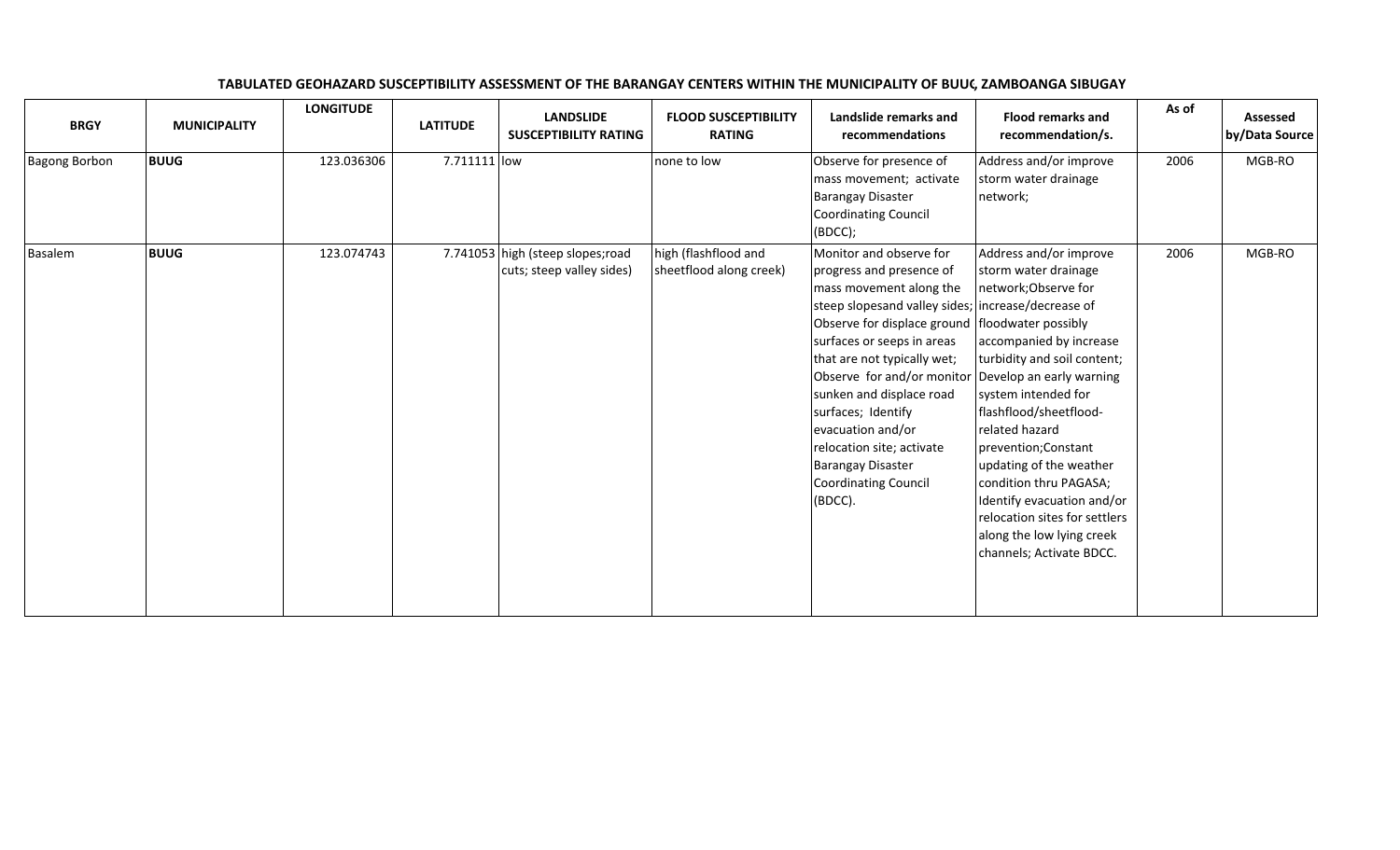| Bawang       | <b>BUUG</b> | 123.051719 | 7.682053 low |                                                                                                      | none to low( gentle slopes); Observe for presence of<br>high (coastal hazard) | mass movement; activate<br><b>Barangay Disaster</b><br><b>Coordinating Council</b><br>(BDCC);                                                                                                                                                                                                                                                                                                                                                                                                           | Address and/or improve<br>storm water drainage<br>network; Develop an early<br>warning system intended<br>for coastal -related hazard<br>prevention; Constant<br>updating of the weather<br>condition thru PAGASA;<br>Identify evacuation and/or<br>relocation sites for settlers<br>along the coastal areas;<br>Activate BDCC. | 2006 | MGB-RO |
|--------------|-------------|------------|--------------|------------------------------------------------------------------------------------------------------|-------------------------------------------------------------------------------|---------------------------------------------------------------------------------------------------------------------------------------------------------------------------------------------------------------------------------------------------------------------------------------------------------------------------------------------------------------------------------------------------------------------------------------------------------------------------------------------------------|---------------------------------------------------------------------------------------------------------------------------------------------------------------------------------------------------------------------------------------------------------------------------------------------------------------------------------|------|--------|
| <b>Bliss</b> | <b>BUUG</b> | 123.056028 |              | 7.736959 none to low (alluvial<br>plain); High (steeply<br>sloping ridge east of the<br>brgy center) | low to moderate (alluvial<br>plain)                                           | Footslope near the steeply<br>sloping ridge is highly<br>susceptible to landslide<br>accumulation; Monitor and<br>observe for progress and<br>presence of mass<br>movement along the steep<br>slopes ; Observe for displace<br>ground surfaces or seeps in<br>areas that are not typically<br>wet; Observe for and/or<br>monitor sunken and<br>displace road surfaces;<br>Identify evacuation and/or<br>relocation site; activate<br><b>Barangay Disaster</b><br><b>Coordinating Council</b><br>(BDCC). | Address and/or improve<br>storm water drainage<br>network; Elevate the<br>infrastructure projects to<br>more than 1 meter.                                                                                                                                                                                                      | 2006 | MGB-RO |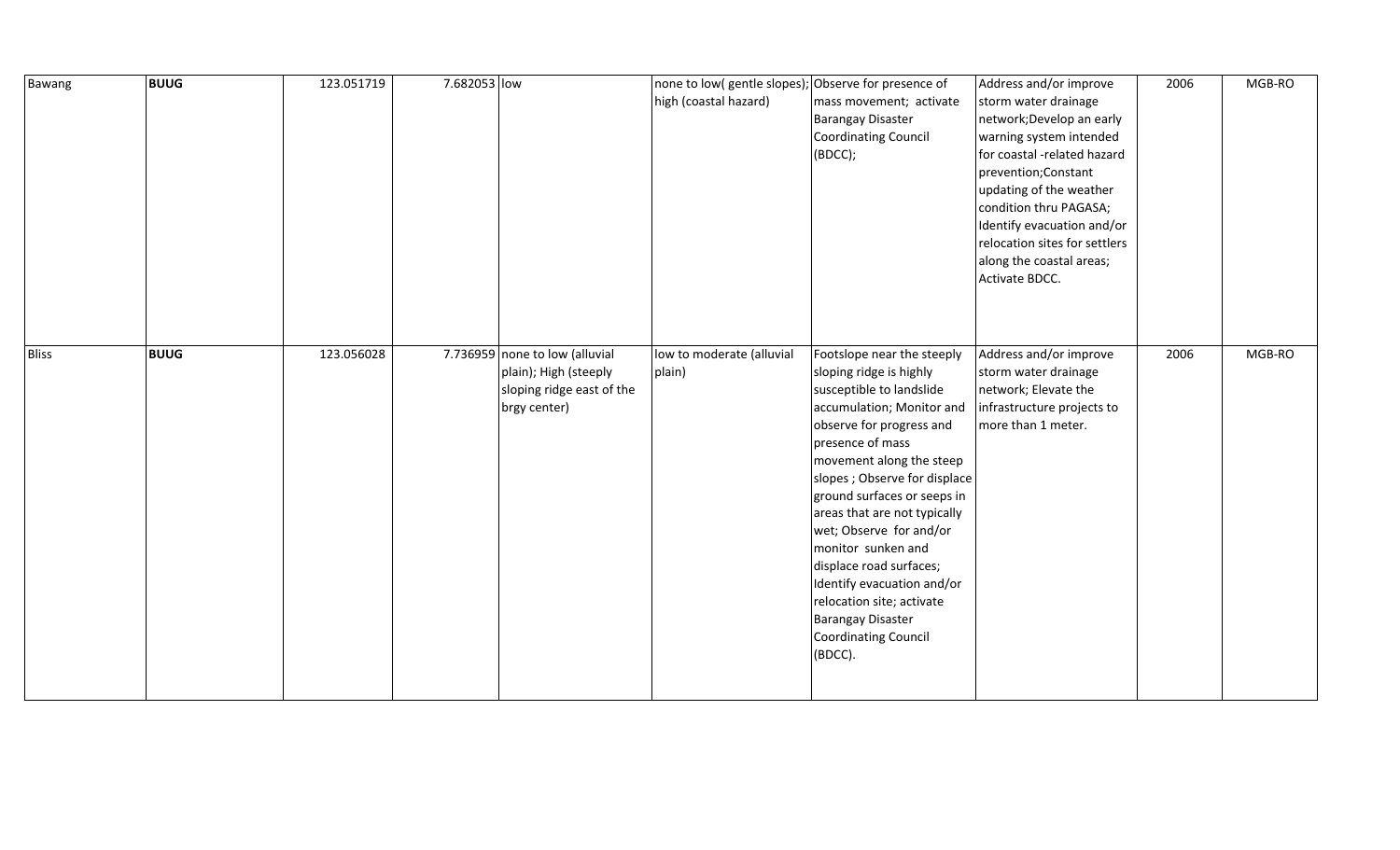| Bulaan     | <b>BUUG</b> | 123.078068 | 7.751084 high (steep slopes; valley<br>sides; road cuts) | low to moderate (valley<br>floor; creek) | Footslope near the steeply<br>sloping ridge is highly<br>susceptible to landslide<br>accumulation; Monitor and<br>observe for progress and<br>presence of mass<br>$\vert$ movement along the steep $\vert$ relocation site.; Activate<br>slopes ; Observe for displace BDCC.<br>ground surfaces or seeps in<br>areas that are not typically<br>wet; Observe for and/or<br>monitor sunken and<br>displace road surfaces;<br>Identify evacuation and/or<br>relocation site; activate<br><b>Barangay Disaster</b><br>Coordinating Council<br>(BDCC). | Address and/or improve<br>storm water drainage<br>network; Elevate the<br>infrastructure projects to<br>more than 1 meter; Identify<br>evacuation and or | 2006 | MGB-RO |
|------------|-------------|------------|----------------------------------------------------------|------------------------------------------|---------------------------------------------------------------------------------------------------------------------------------------------------------------------------------------------------------------------------------------------------------------------------------------------------------------------------------------------------------------------------------------------------------------------------------------------------------------------------------------------------------------------------------------------------|----------------------------------------------------------------------------------------------------------------------------------------------------------|------|--------|
| Compostela | <b>BUUG</b> | 123.055140 | 7.714914 low to moderate                                 | none to low                              | Observe for and/or monitor<br>for presence of mass<br>movement; activate<br><b>Barangay Disaster</b><br>Coordinating Council<br>(BOCC);                                                                                                                                                                                                                                                                                                                                                                                                           | Address and/or improve<br>storm water drainage<br>network.                                                                                               | 2006 | MGB-RO |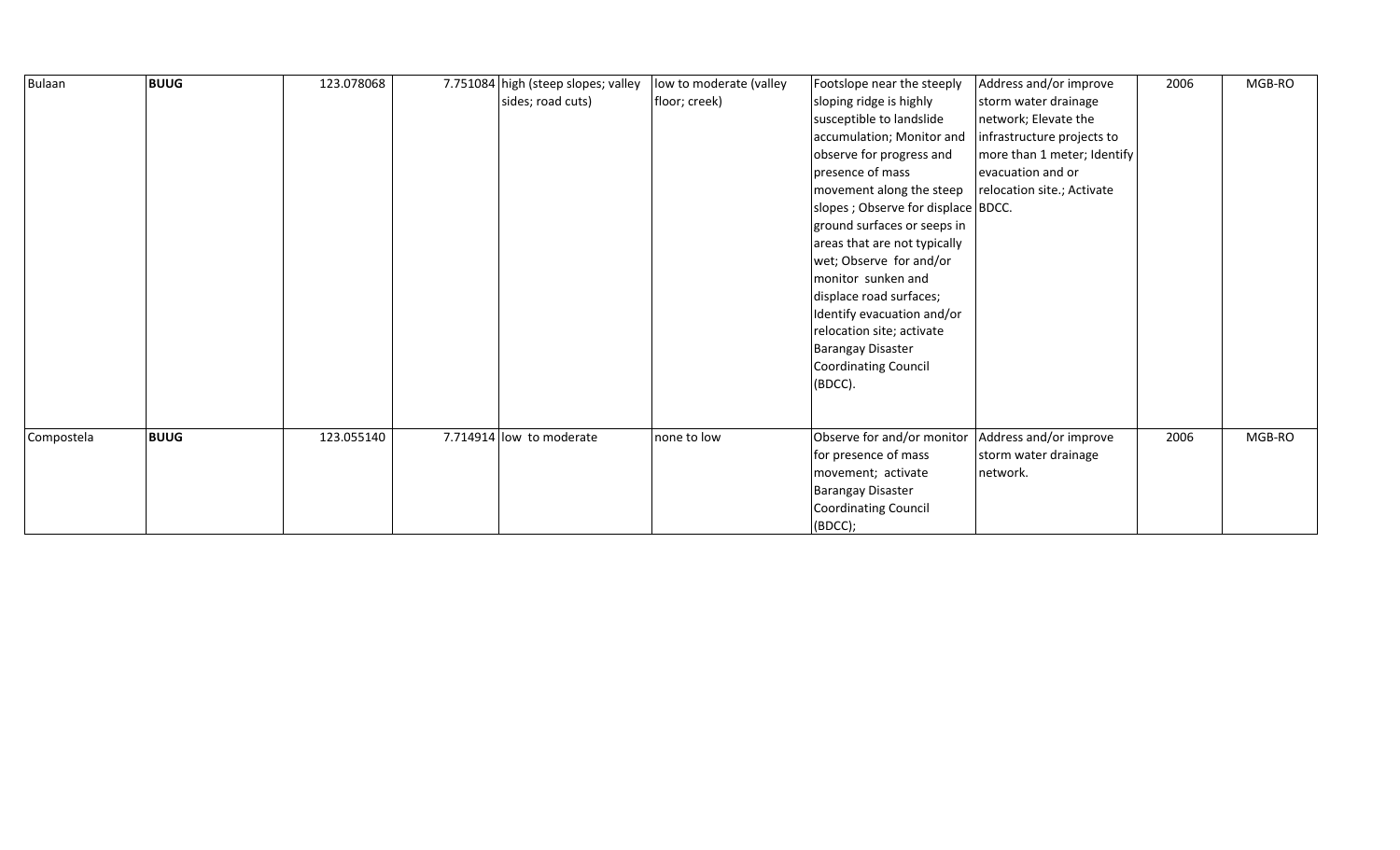| Danlugan   | <b>BUUG</b> | 123.024161 |              | 7.701508 low (brgy. center); high<br>(steep ridge slope and<br>valley sides southwest of<br>the brgy. center) | none to low                  | Footslope near the steeply<br>sloping ridge is highly<br>susceptible to landslide<br>accumulation; Monitor and<br>observe for progress and<br>presence of mass<br>movement along the steep<br>slopes ; Observe for displace<br>ground surfaces or seeps in<br>areas that are not typically<br>wet; Identify evacuation<br>and/or relocation site;<br>activate Barangay Disaster<br>Coordinating Council<br>(BDCC). | Address and/or improve<br>storm water drainage<br>network.                                                                                                                                      | 2006 | MGB-RO |
|------------|-------------|------------|--------------|---------------------------------------------------------------------------------------------------------------|------------------------------|--------------------------------------------------------------------------------------------------------------------------------------------------------------------------------------------------------------------------------------------------------------------------------------------------------------------------------------------------------------------------------------------------------------------|-------------------------------------------------------------------------------------------------------------------------------------------------------------------------------------------------|------|--------|
| Datu Panas | <b>BUUG</b> | 123.062255 |              | 7.723848 none to low                                                                                          | low to moderate              | Observe for presence of<br>mass movement; activate<br>Barangay Disaster<br>Coordinating Council<br>(BDCC);                                                                                                                                                                                                                                                                                                         | Address and/or improve<br>storm water drainage<br>network; Elevate the<br>infrastructure projects to<br>more than 1 meter; Identify<br>evacuation and or<br>relocation site.; Activate<br>BDCC. | 2006 | MGB-RO |
| Del Monte  | <b>BUUG</b> | 123.003683 | 7.724337 low |                                                                                                               | none to low                  | Observe for presence of<br>mass movement; activate<br><b>Barangay Disaster</b><br>Coordinating Council<br>(BDCC);                                                                                                                                                                                                                                                                                                  | Address and/or improve<br>storm water drainage<br>network.                                                                                                                                      | 2006 | MGB-RO |
| Guintuloan | <b>BUUG</b> | 123.034500 |              | 7.746083 moderate (sloping<br>ground) high (road cuts)                                                        | none to low (alluvial plain) | Observe for and/or monitor<br>for presence of mass<br>movement; activate<br><b>Barangay Disaster</b><br>Coordinating Council<br>(BDCC);                                                                                                                                                                                                                                                                            | Address and/or improve<br>storm water drainage<br>network.                                                                                                                                      | 2006 | MGB-RO |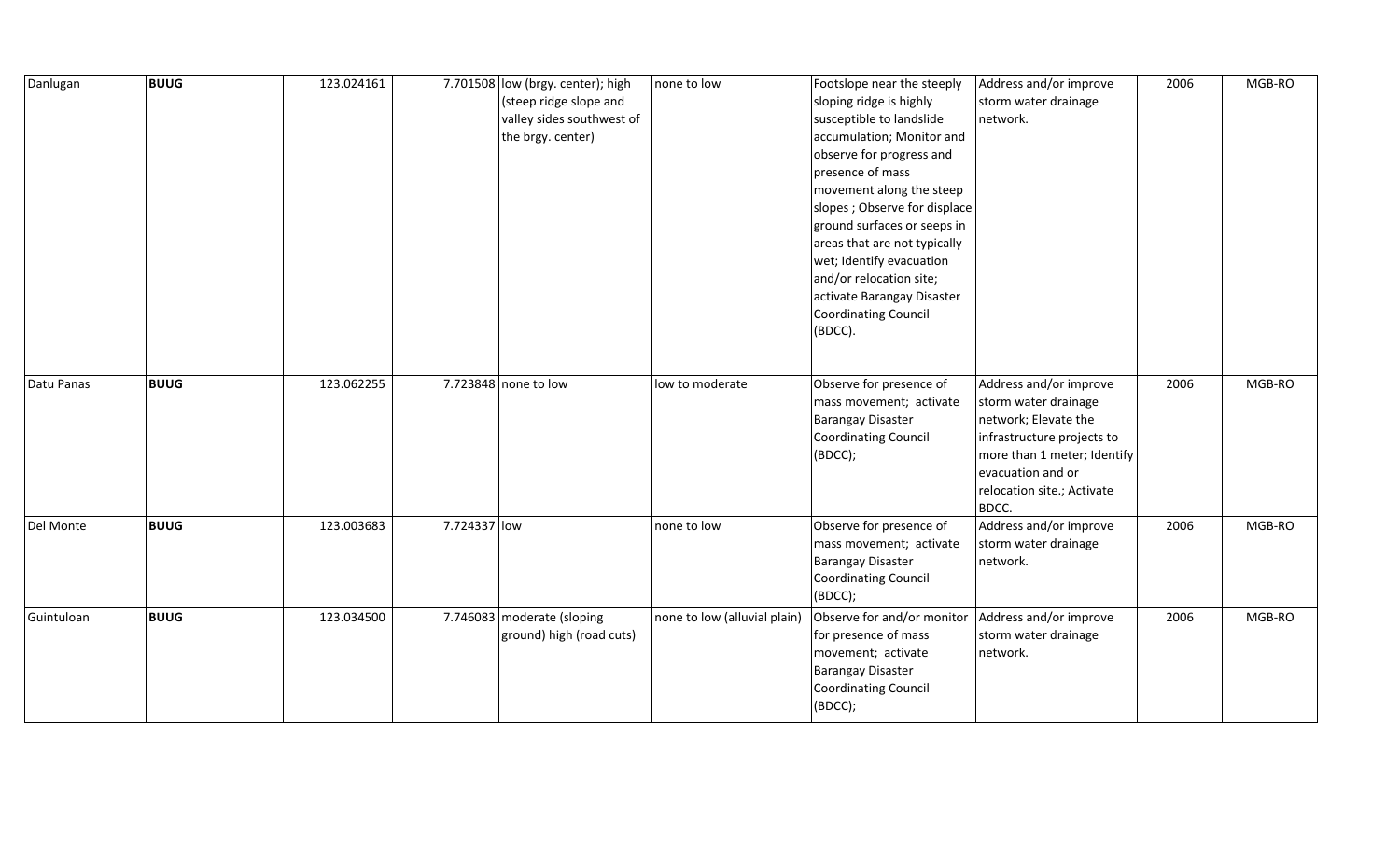| Guitom  | <b>BUUG</b> | 122.993152 | 7.757798 none (floodplain);<br>moderate to high<br>(riverbank scouring;<br>sloping ground; road cuts) | high                                | Monitor and observe for<br>progress and presence of<br>mass movement along the<br>steep slopes ; Observe for<br>displace ground surfaces or<br>seeps in areas that are not<br>typically wet; Observe for<br>sunken and/or displace road<br>surfaces; Identify<br>evacuation and/or<br>relocation site; activate<br><b>Barangay Disaster</b><br>Coordinating Council<br>(BDCC).                                            | Address and/or improve<br>storm water drainage<br>network; Observe for rapid<br>increase/decrease in<br>floodwater possibly<br>accompanied by increase<br>turbidity and soil content;<br>dentify evacuation and or<br>relocation site for settlers<br>near the low lying section<br>of the creek; Activate BDCC. | 2006 | MGB-RO |
|---------|-------------|------------|-------------------------------------------------------------------------------------------------------|-------------------------------------|---------------------------------------------------------------------------------------------------------------------------------------------------------------------------------------------------------------------------------------------------------------------------------------------------------------------------------------------------------------------------------------------------------------------------|------------------------------------------------------------------------------------------------------------------------------------------------------------------------------------------------------------------------------------------------------------------------------------------------------------------|------|--------|
| Guminta | <b>BUUG</b> | 123.084889 | 7.732389 moderate to high                                                                             | none to low (localized<br>flooding) | Footslope near the steeply<br>sloping ridge is highly<br>susceptible to landslide<br>accumulation; Monitor and<br>observe for progress and<br>presence of mass<br>movement along the steep<br>slopes ; Observe for displace<br>ground surfaces or seeps in<br>areas that are not typically<br>wet; Identify evacuation<br>and/or relocation site;<br>activate Barangay Disaster<br><b>Coordinating Council</b><br>(BDCC). | Address and/or improve<br>storm water drainage<br>network.                                                                                                                                                                                                                                                       | 2006 | MGB-RO |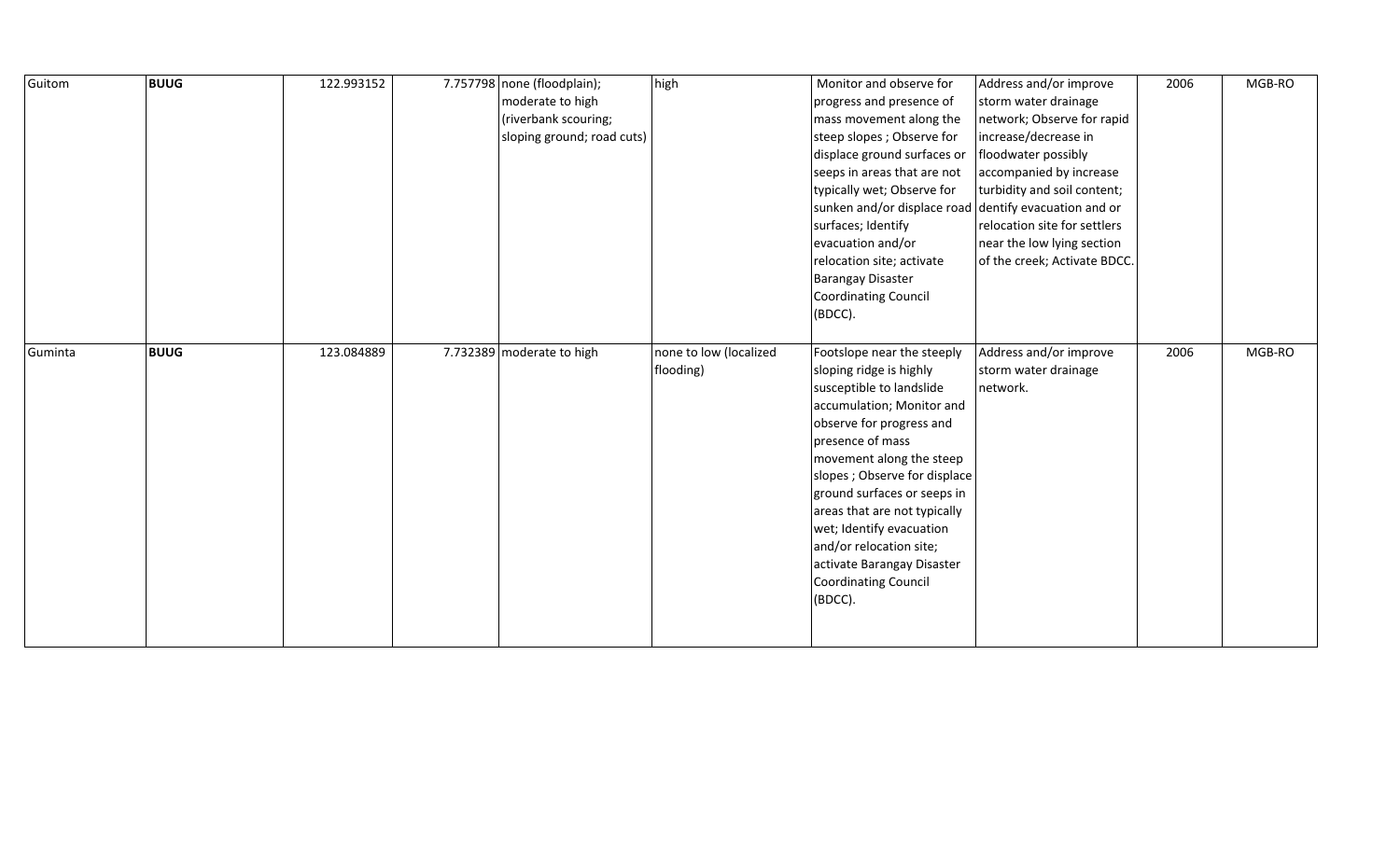| Labrador | <b>BUUG</b> | 123.042083 | 7.758056 none to low (brgy.center); low to moderate<br>moderate to high (steep<br>slopes; road cuts) |                                     | Footslope near the steeply<br>sloping ridge is highly<br>susceptible to landslide<br>accumulation; Monitor and<br>observe for progress and<br>presence of mass<br>movement along the steep<br>slopes; Observe for displace BDCC.<br>ground surfaces or seeps in<br>areas that are not typically<br>wet; Identify evacuation<br>and/or relocation site;<br>activate Barangay Disaster<br>Coordinating Council<br>(BDCC). | Address and/or improve<br>storm water drainage<br>network; Elevate the<br>infrastructure projects to<br>more than 1 meter; Identify<br>evacuation and or<br>relocation site.; Activate | 2006 | MGB-RO |
|----------|-------------|------------|------------------------------------------------------------------------------------------------------|-------------------------------------|-------------------------------------------------------------------------------------------------------------------------------------------------------------------------------------------------------------------------------------------------------------------------------------------------------------------------------------------------------------------------------------------------------------------------|----------------------------------------------------------------------------------------------------------------------------------------------------------------------------------------|------|--------|
| Lantawan | <b>BUUG</b> | 123.065471 | 7.702682 moderate (top ridge) high<br>(steeply sloping ground;<br>road cuts)                         | none                                | Monitor and observe for<br>progress and presence of<br>mass movement along the<br>steep slopes; Observe for<br>displace ground surfaces or<br>seeps in areas that are not<br>typically wet; Identify<br>evacuation and/or<br>relocation site; activate<br><b>Barangay Disaster</b><br><b>Coordinating Council</b><br>(BDCC).                                                                                            | Address and/or improve<br>storm water drainage<br>network.                                                                                                                             | 2006 | MGB-RO |
| Mabuhay  | <b>BUUG</b> | 123.021466 | 7.712416 $ low$ (brgy. center)                                                                       | none to low (localized<br>flooding) | Observe for presence of<br>mass movement; activate<br><b>Barangay Disaster</b><br>Coordinating Council<br>(BDCC);                                                                                                                                                                                                                                                                                                       | Address and/or improve<br>storm water drainage<br>network.                                                                                                                             | 2006 | MGB-RO |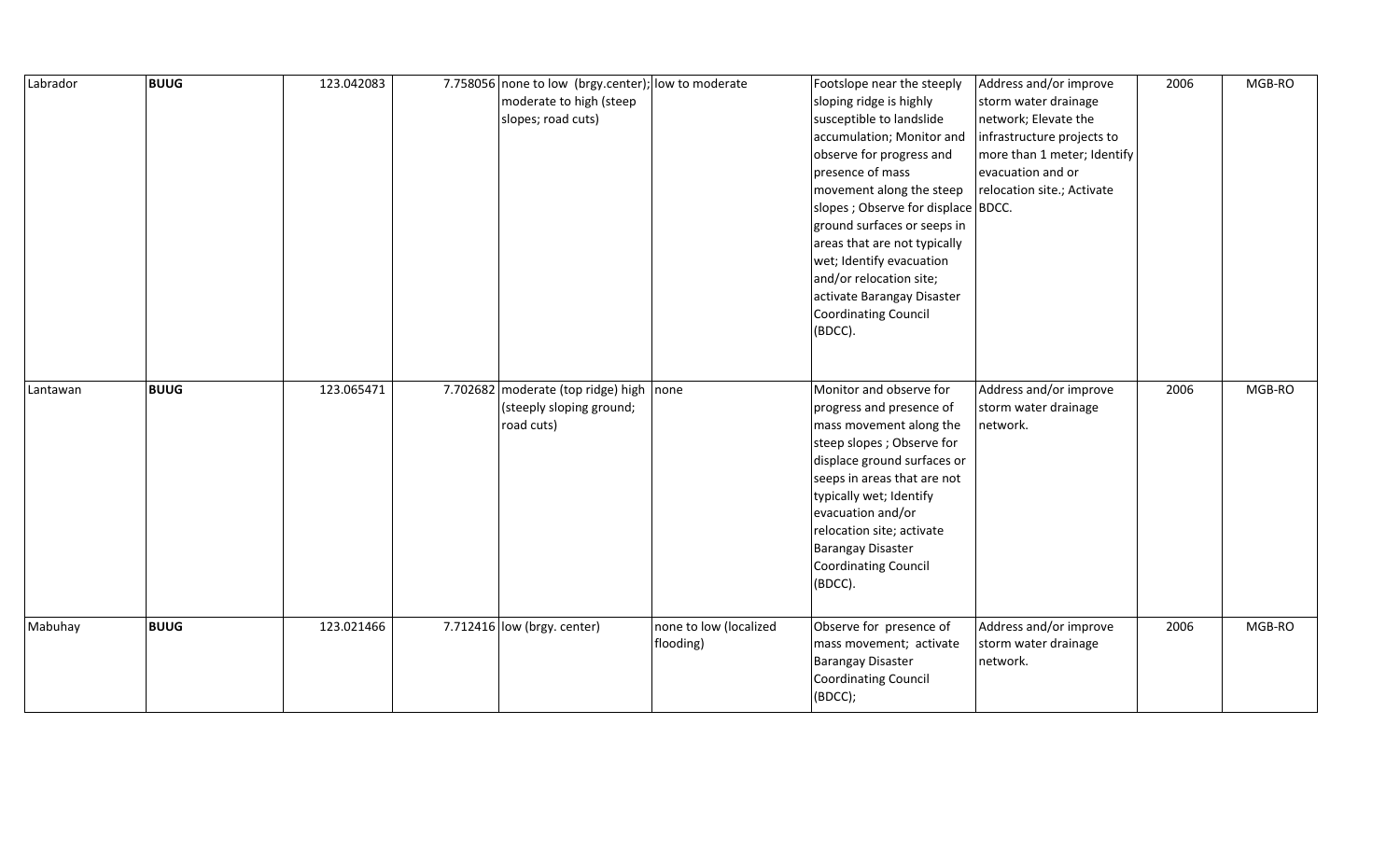| Maganay | <b>BUUG</b> | 123.034826 | 7.726343 none to low                                                             | low to moderate (alluvial<br>plain) | Observe for presence of<br>mass movement; activate<br><b>Barangay Disaster</b><br><b>Coordinating Council</b><br>(BDCC);                | Address and/or improve<br>storm water drainage<br>network; Elevate the<br>infrastructure projects to<br>more than 1 meter; Identify<br>evacuation and or<br>relocation site.; Activate<br>BDCC. | 2006 | MGB-RO |
|---------|-------------|------------|----------------------------------------------------------------------------------|-------------------------------------|-----------------------------------------------------------------------------------------------------------------------------------------|-------------------------------------------------------------------------------------------------------------------------------------------------------------------------------------------------|------|--------|
| Manlin  | <b>BUUG</b> | 123.071583 | 7.717583 none to low                                                             | low to moderate (alluvial<br>plain) | Observe for presence of<br>mass movement; activate<br><b>Barangay Disaster</b><br><b>Coordinating Council</b><br>(BOCC);                | Address and/or improve<br>storm water drainage<br>network; Elevate the<br>infrastructure projects to<br>more than 1 meter; Identify<br>evacuation and or<br>relocation site.; Activate<br>BDCC. | 2006 | MGB-RO |
| Muyo    | <b>BUUG</b> | 123.023000 | 7.752639 none to low (brgy. center;<br>alluvial plain); high<br>(sloping ground) | low to moderate (brgy.<br>center)   | Observe for and/or monitor<br>for presence of mass<br>movement; activate<br><b>Barangay Disaster</b><br>Coordinating Council<br>(BDCC); | Address and/or improve<br>storm water drainage<br>network; Elevate the<br>infrastructure projects to<br>more than 1 meter; Identify<br>evacuation and or<br>relocation site.; Activate<br>BDCC. | 2006 | MGB-RO |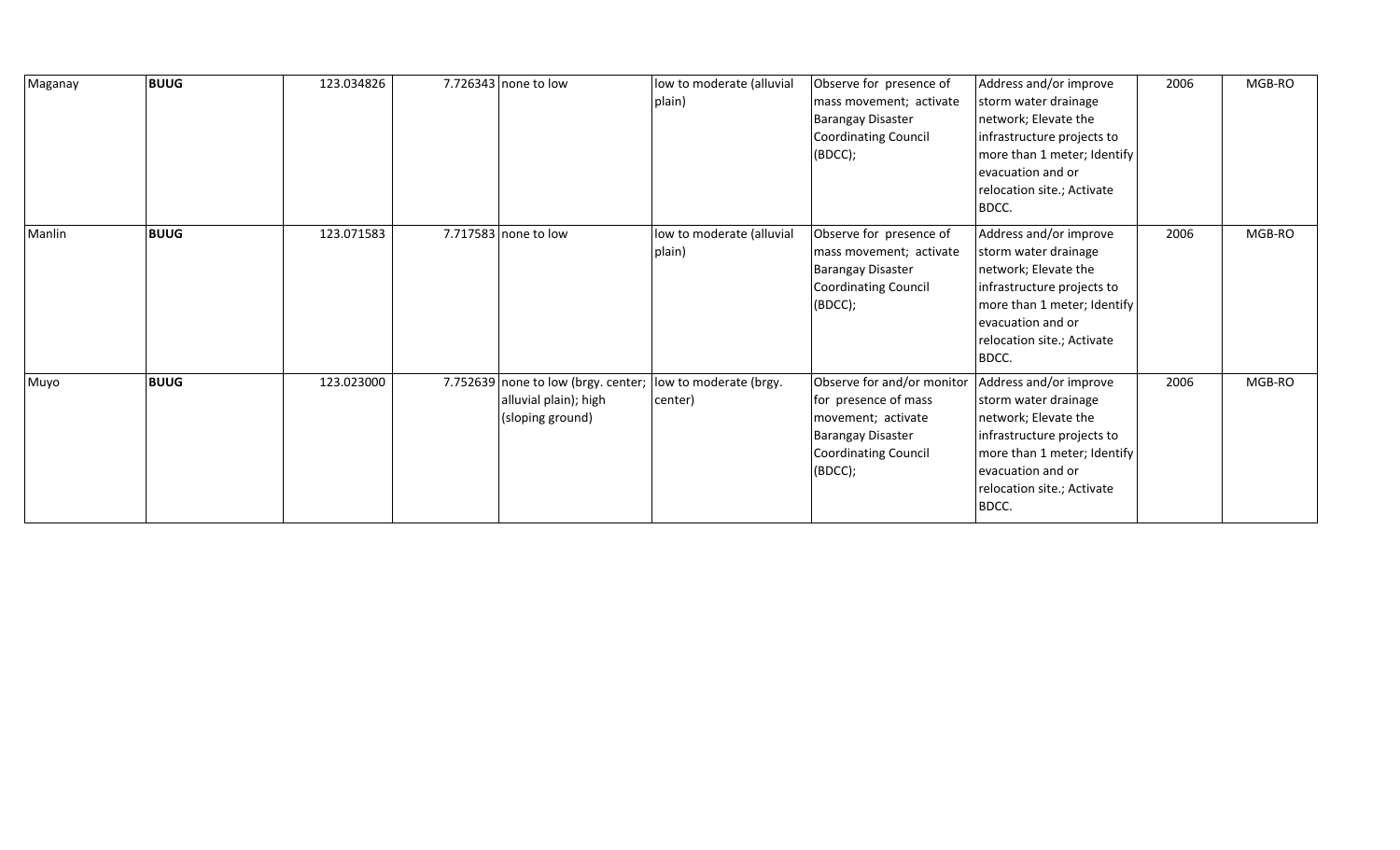| Pamintayan | <b>BUUG</b> | 123.079860 |              | 7.680804 none to low                                   | high (coastal hazard)                                         | Observe for presence of<br>mass movement; activate<br>Barangay Disaster<br>Coordinating Council<br>(BDCC);                                     | Address and/or improve<br>storm water drainage<br>network; Develop an early<br>warning system intended<br>for coastal -related hazard<br>prevention; Constant<br>updating of the weather<br>condition thru PAGASA;<br>Identify evacuation and/or<br>relocation sites for settlers<br>along the coastal areas;<br>Activate BDCC. | 2006 | MGB-RO |
|------------|-------------|------------|--------------|--------------------------------------------------------|---------------------------------------------------------------|------------------------------------------------------------------------------------------------------------------------------------------------|---------------------------------------------------------------------------------------------------------------------------------------------------------------------------------------------------------------------------------------------------------------------------------------------------------------------------------|------|--------|
| Pling      | <b>BUUG</b> | 123.035167 |              | moderate (sloping ground   plain)<br>to Brgy. Guminta) | 7.737083 none to low (bgry center); low to moderate (alluvial | Observe for and/or monitor<br>for presence of mass<br>movement; activate<br><b>Barangay Disaster</b><br><b>Coordinating Council</b><br>(BDCC); | Address and/or improve<br>storm water drainage<br>network; Elevate the<br>infrastructure projects to<br>more than 1 meter; Identify<br>evacuation and or<br>relocation site.; Activate<br>BDCC.                                                                                                                                 | 2006 | MGB-RO |
| Poblacion  | <b>BUUG</b> | 123.054585 | 7.728908 low |                                                        | low to moderate                                               | Observe for presence of<br>mass movement; activate<br>Barangay Disaster<br><b>Coordinating Council</b><br>(BDCC);                              | Address and/or improve<br>storm water drainage<br>network; Elevate the<br>infrastructure projects to<br>more than 1 meter; Identify<br>evacuation and or<br>relocation site.; Activate<br>BDCC.                                                                                                                                 | 2006 | MGB-RO |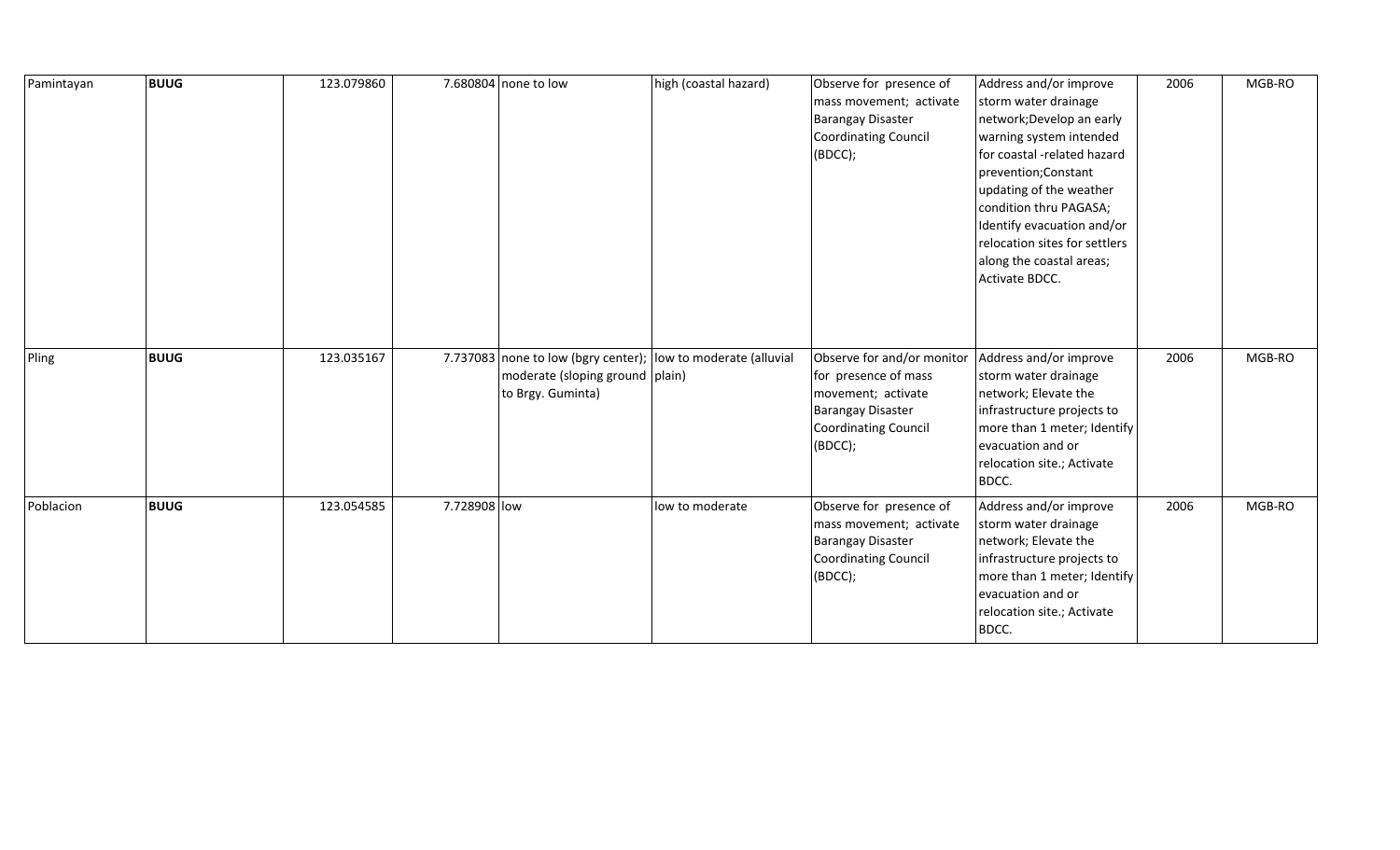| Pulog    | <b>BUUG</b> | 123.078287 |              | 7.691634 low (bgry.center); high | none        | Footslope near the steeply                          | Address and/or improve        | 2006 | MGB-RO |
|----------|-------------|------------|--------------|----------------------------------|-------------|-----------------------------------------------------|-------------------------------|------|--------|
|          |             |            |              | (Mt. Pulog steep slopes,         |             | sloping ridge is highly                             | storm water drainage          |      |        |
|          |             |            |              | northwest of the brgy            |             | susceptible to landslide                            | network; Develop an early     |      |        |
|          |             |            |              | center);                         |             | accumulation; Monitor and                           | warning system intended       |      |        |
|          |             |            |              |                                  |             | observe for progress and                            | for coastal -related hazard   |      |        |
|          |             |            |              |                                  |             | presence of mass                                    | prevention; Constant          |      |        |
|          |             |            |              |                                  |             | movement along the steep                            | updating of the weather       |      |        |
|          |             |            |              |                                  |             | slopes; Observe for displace condition thru PAGASA; |                               |      |        |
|          |             |            |              |                                  |             | ground surfaces or seeps in                         | Identify evacuation and/or    |      |        |
|          |             |            |              |                                  |             | areas that are not typically                        | relocation sites for settlers |      |        |
|          |             |            |              |                                  |             | wet; Identify evacuation                            | along the coastal areas;      |      |        |
|          |             |            |              |                                  |             | and/or relocation site;                             | Activate BDCC.                |      |        |
|          |             |            |              |                                  |             | activate Barangay Disaster                          |                               |      |        |
|          |             |            |              |                                  |             | Coordinating Council                                |                               |      |        |
|          |             |            |              |                                  |             | $(BDCC)$ .                                          |                               |      |        |
|          |             |            |              |                                  |             |                                                     |                               |      |        |
|          |             |            |              |                                  |             |                                                     |                               |      |        |
| San Jose | <b>BUUG</b> | 123.047173 | 7.691804 low |                                  | none to low | Observe for presence of                             | Address and/or improve        | 2006 | MGB-RO |
|          |             |            |              |                                  |             | mass movement; activate                             | storm water drainage          |      |        |
|          |             |            |              |                                  |             | <b>Barangay Disaster</b>                            | network.                      |      |        |
|          |             |            |              |                                  |             | Coordinating Council                                |                               |      |        |
|          |             |            |              |                                  |             | (BOCC);                                             |                               |      |        |
|          |             |            |              |                                  |             |                                                     |                               |      |        |